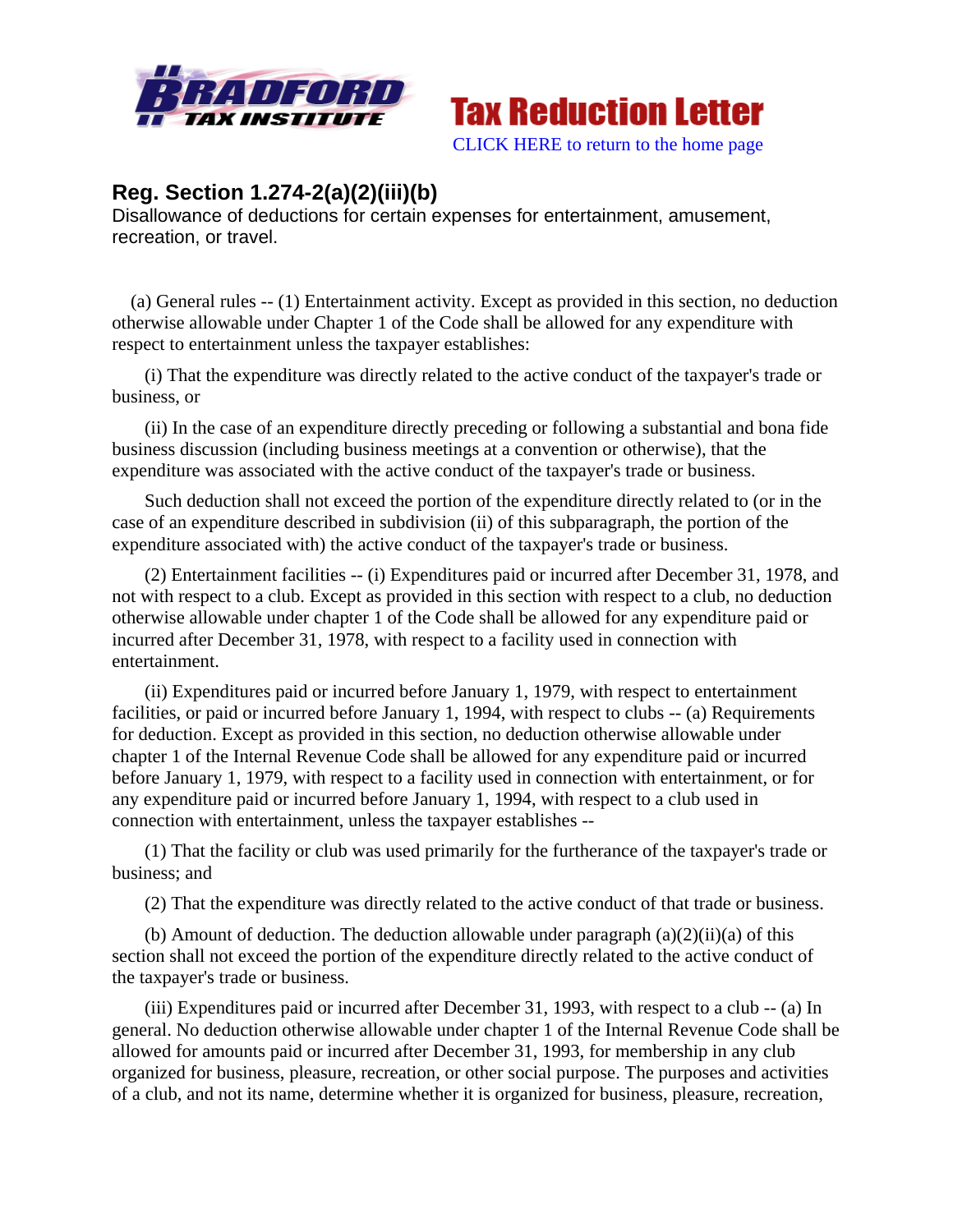or other social purpose. Clubs organized for business, pleasure, recreation, or other social purpose include any membership organization if a principal purpose of the organization is to conduct entertainment activities for members of the organization or their guests or to provide members or their guests with access to entertainment facilities within the meaning of paragraph (e)(2) of this section. Clubs organized for business, pleasure, recreation, or other social purpose include, but are not limited to, country clubs, golf and athletic clubs, airline clubs, hotel clubs, and clubs operated to provide meals under circumstances generally considered to be conducive to business discussion.

 (b) Exceptions. Unless a principal purpose of the organization is to conduct entertainment activities for members or their guests or to provide members or their guests with access to entertainment facilities, business leagues, trade associations, chambers of commerce, boards of trade, real estate boards, professional organizations (such as bar associations and medical associations), and civic or public service organizations will not be treated as clubs organized for business, pleasure, recreation, or other social purpose.

(3) Cross references. For definition of the term "entertainment", see paragraph  $(b)(1)$  of this section. For the disallowance of deductions for the cost of admission to a dinner or program any part of the proceeds of which inures to the use of a political party or political candidate, and cost of admission to an inaugural event or similar event identified with any political party or political candidate, see § 1.276-1. For rules and definitions with respect to:

(i) "Directly related entertainment", see paragraph (c) of this section,

(ii) "Associated entertainment", see paragraph (d) of this section,

 (iii) "Expenditures paid or incurred before January 1, 1979, with respect to entertainment facilities or before January 1, 1994, with respect to clubs", see paragraph (e) of this section, and

 (iv) "Specific exceptions" to the disallowance rules of this section, see paragraph (f) of this section.

 (b) Definitions -- (1) Entertainment defined -- (i) In general. For purposes of this section, the term "entertainment" means any activity which is of a type generally considered to constitute entertainment, amusement, or recreation, such as entertaining at night clubs, cocktail lounges, theaters, country clubs, golf and athletic clubs, sporting events, and on hunting, fishing, vacation and similar trips, including such activity relating solely to the taxpayer or the taxpayer's family. The term "entertainment" may include an activity, the cost of which is claimed as a business expense by the taxpayer, which satisfies the personal, living, or family needs of any individual, such as providing food and beverages, a hotel suite, or an automobile to a business customer or his family. The term "entertainment" does not include activities which, although satisfying personal, living, or family needs of an individual, are clearly not regarded as constituting entertainment, such as (a) supper money provided by an employer to his employee working overtime, (b) a hotel room maintained by an employer for lodging of his employees while in business travel status, or (c) an automobile used in the active conduct of trade or business even though used for routine personal purposes such as commuting to and from work. On the other hand, the providing of a hotel room or an automobile by an employer to his employee who is on vacation would constitute entertainment of the employee.

 (ii) Objective test. An objective test shall be used to determine whether an activity is of a type generally considered to constitute entertainment. Thus, if an activity is generally considered to be entertainment, it will constitute entertainment for purposes of this section and section 274(a) regardless of whether the expenditure can also be described otherwise, and even though the expenditure relates to the taxpayer alone. This objective test precludes arguments such as that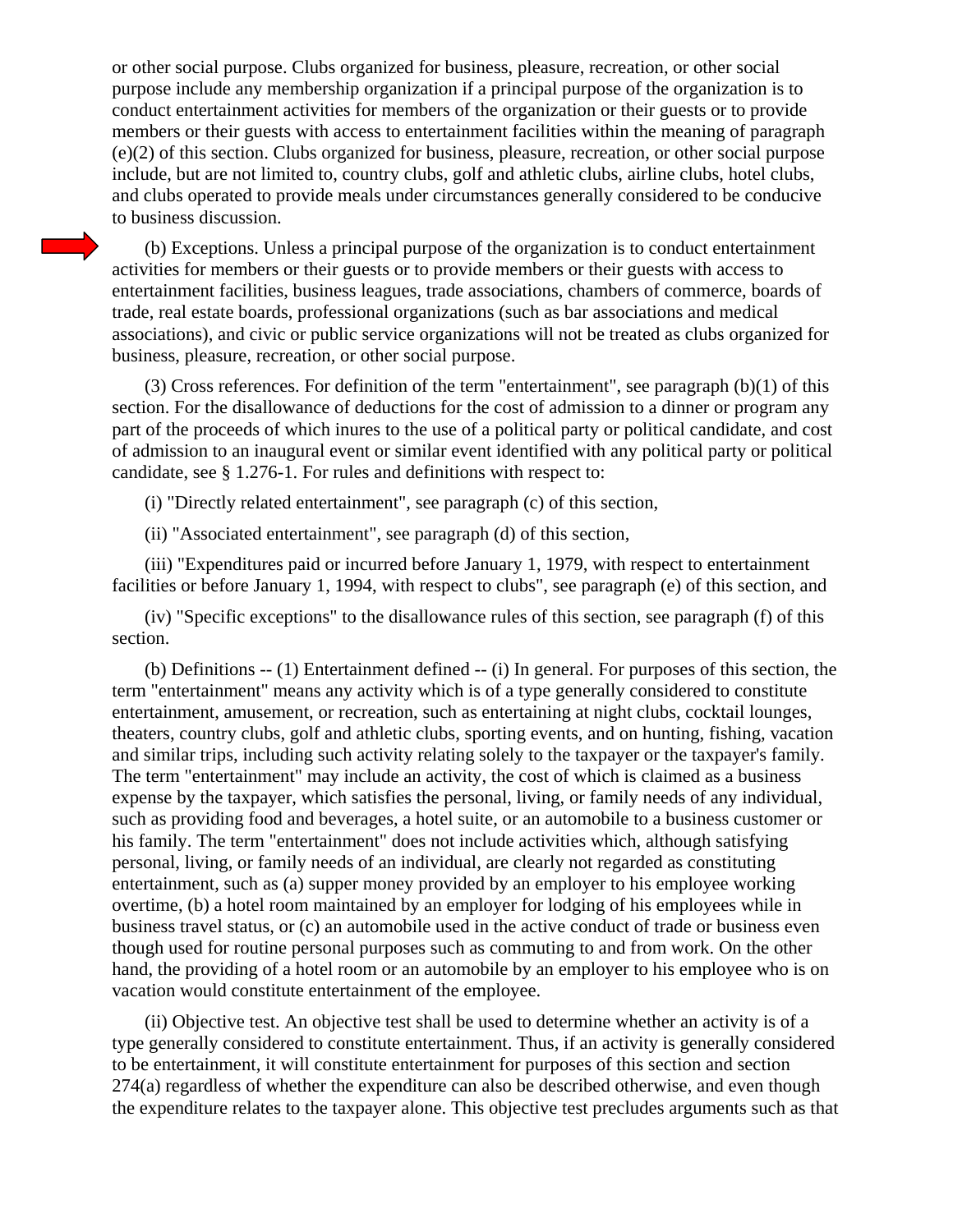"entertainment" means only entertainment of others or that an expenditure for entertainment should be characterized as an expenditure for advertising or public relations. However, in applying this test the taxpayer's trade or business shall be considered. Thus, although attending a theatrical performance would generally be considered entertainment, it would not be so considered in the case of a professional theater critic, attending in his professional capacity. Similarly, if a manufacturer of dresses conducts a fashion show to introduce his products to a group of store buyers, the show would not be generally considered to constitute entertainment. However, if an appliance distributor conducts a fashion show for the wives of his retailers, the fashion show would be generally considered to constitute entertainment.

 (iii) Special definitional rules -- (a) In general. Except as otherwise provided in (b) or (c) of this subdivision, any expenditure which might generally be considered either for a gift or entertainment, or considered either for travel or entertainment, shall be considered an expenditure for entertainment rather than for a gift or travel.

 (b) Expenditures deemed gifts. An expenditure described in (a) of this subdivision shall be deemed for a gift to which this section does not apply if it is:

 (1) An expenditure for packaged food or beverages transferred directly or indirectly to another person intended for consumption at a later time.

 (2) An expenditure for tickets of admission to a place of entertainment transferred to another person if the taxpayer does not accompany the recipient to the entertainment unless the taxpayer treats the expenditure as entertainment. The taxpayer may change his treatment of such an expenditure as either a gift or entertainment at any time within the period prescribed for assessment of tax as provided in section 6501 of the Code and the regulations thereunder.

 (3) Such other specific classes of expenditure generally considered to be for a gift as the Commissioner, in his discretion, may prescribe.

 (c) Expenditures deemed travel. An expenditure described in (a) of this subdivision shall be deemed for travel to which this section does not apply if it is:

 (1) With respect to a transportation type facility (such as an automobile or an airplane), even though used on other occasions in connection with an activity of a type generally considered to constitute entertainment, to the extent the facility is used in pursuit of a trade or business for purposes of transportation not in connection with entertainment. See also paragraph (e)(3)(iii)(b) of this section for provisions covering nonentertainment expenditures with respect to such facilities.

 (2) Such other specific classes of expenditure generally considered to be for travel as the Commissioner, in his discretion, may prescribe.

 (2) Other definitions -- (i) Expenditure. The term "expenditure" as used in this section shall include expenses paid or incurred for goods, services, facilities, and items (including items such as losses and depreciation).

 (ii) Expenses for production of income. For purposes of this section, any reference to "trade or business" shall include any activity described in section 212.

 (iii) Business associate. The term "business associate" as used in this section means a person with whom the taxpayer could reasonably expect to engage or deal in the active conduct of the taxpayer's trade or business such as the taxpayer's customer, client, supplier, employee, agent, partner, or professional adviser, whether established or prospective.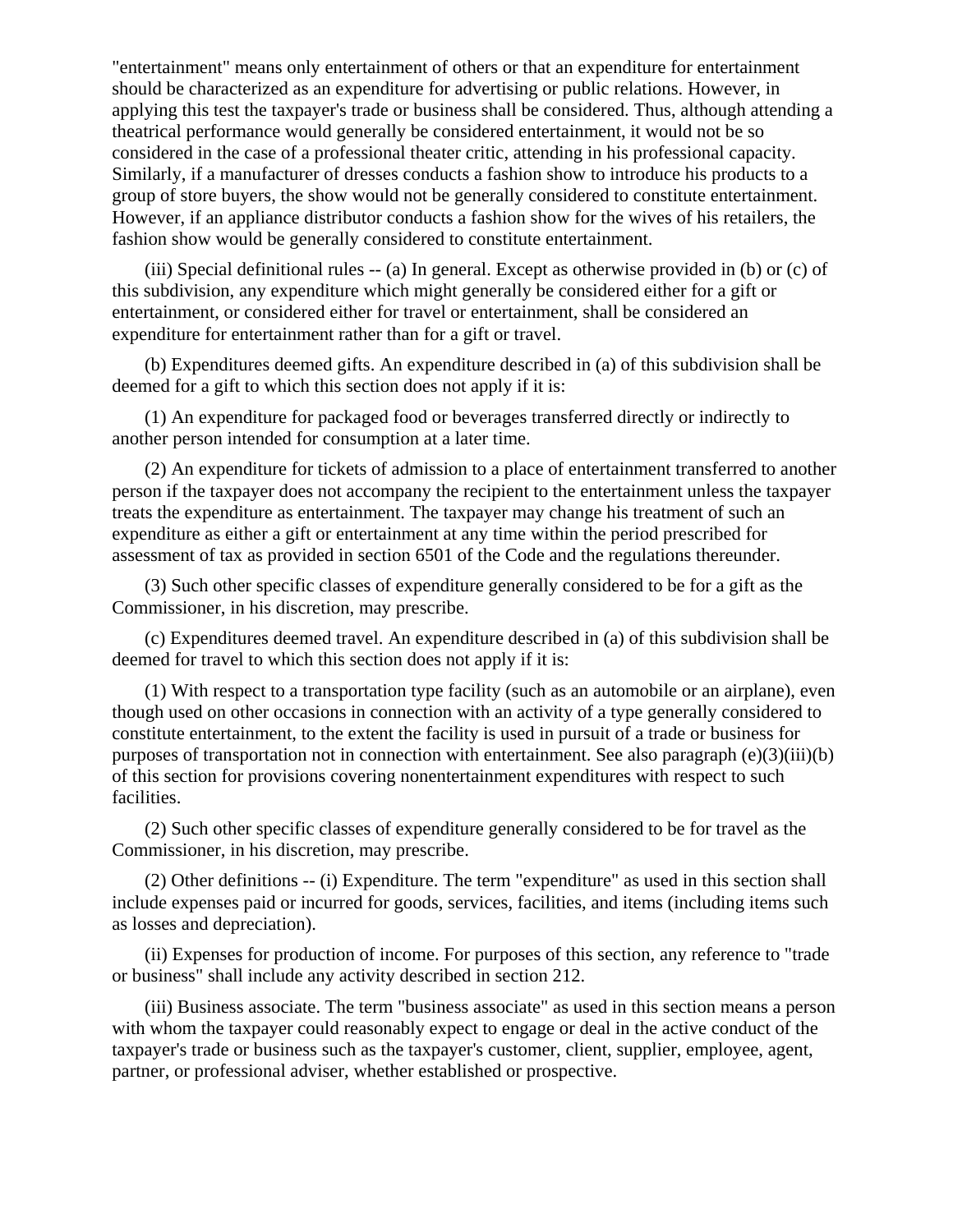(c) Directly related entertainment -- (1) In general. Except as otherwise provided in paragraph (d) of this section (relating to associated entertainment) or under paragraph (f) of this section (relating to business meals and other specific exceptions), no deduction shall be allowed for any expenditure for entertainment unless the taxpayer establishes that the expenditure was directly related to the active conduct of his trade or business within the meaning of this paragraph.

 (2) Directly related entertainment defined. Any expenditure for entertainment, if it is otherwise allowable as a deduction under chapter 1 of the Code, shall be considered directly related to the active conduct of the taxpayer's trade or business if it meets the requirements of any one of subparagraphs (3), (4), (5), or (6) of this paragraph.

 (3) Directly related in general. Except as provided in subparagraph (7) of this paragraph, an expenditure for entertainment shall be considered directly related to the active conduct of the taxpayer's trade or business if it is established that it meets all of the requirements of subdivisions (i), (ii), (iii) and (iv) of this subparagraph.

 (i) At the time the taxpayer made the entertainment expenditure (or committed himself to make the expenditure), the taxpayer had more than a general expectation of deriving some income or other specific trade or business benefit (other than the goodwill of the person or persons entertained) at some indefinite future time from the making of the expenditure. A taxpayer, however, shall not be required to show that income or other business benefit actually resulted from each and every expenditure for which a deduction is claimed.

 (ii) During the entertainment period to which the expenditure related, the taxpayer actively engaged in a business meeting, negotiation, discussion, or other bona fide business transaction, other than entertainment, for the purpose of obtaining such income or other specific trade or business benefit (or, at the time the taxpayer made the expenditure or committed himself to the expenditure, it was reasonable for the taxpayer to expect that he would have done so, although such was not the case solely for reasons beyond the taxpayer's control).

 (iii) In light of all the facts and circumstances of the case, the principal character or aspect of the combined business and entertainment to which the expenditure related was the active conduct of the taxpayer's trade or business (or at the time the taxpayer made the expenditure or committed himself to the expenditure, it was reasonable for the taxpayer to expect that the active conduct of trade or business would have been the principal character or aspect of the entertainment, although such was not the case solely for reasons beyond the taxpayer's control). It is not necessary that more time be devoted to business than to entertainment to meet this requirement. The active conduct of trade or business is considered not to be the principal character or aspect of combined business and entertainment activity on hunting or fishing trips or on yachts and other pleasure boats unless the taxpayer clearly establishes to the contrary.

 (iv) The expenditure was allocable to the taxpayer and a person or persons with whom the taxpayer engaged in the active conduct of trade or business during the entertainment or with whom the taxpayer establishes he would have engaged in such active conduct of trade or business if it were not for circumstances beyond the taxpayer's control. For expenditures closely connected with directly related entertainment, see paragraph (d)(4) of this section.

 (4) Expenditures in clear business setting. An expenditure for entertainment shall be considered directly related to the active conduct of the taxpayer's trade or business if it is established that the expenditure was for entertainment occurring in a clear business setting directly in furtherance of the taxpayer's trade or business. Generally, entertainment shall not be considered to have occurred in a clear business setting unless the taxpayer clearly establishes that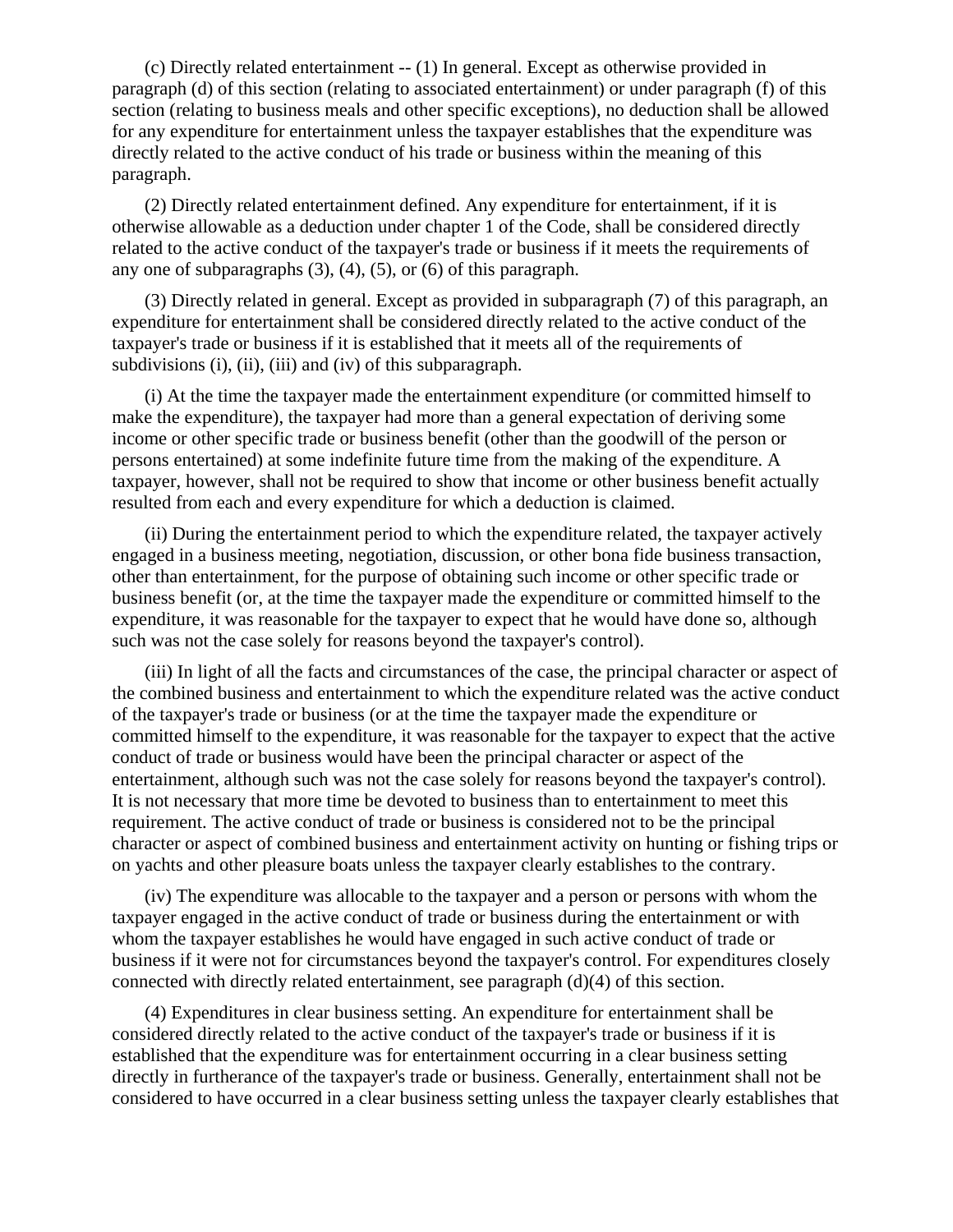any recipient of the entertainment would have reasonably known that the taxpayer had no significant motive, in incurring the expenditure, other than directly furthering his trade or business. Objective rather than subjective standards will be determinative. Thus, entertainment which occurred under any circumstances described in subparagraph (7)(ii) of this paragraph ordinarily will not be considered as occurring in a clear business setting. Such entertainment will generally be considered to be socially rather than commercially motivated. Expenditures made for the furtherance of a taxpayer's trade or business in providing a "hospitality room" at a convention (described in paragraph  $(d)(3)(i)(b)$  of this section) at which goodwill is created through display or discussion of the taxpayer's products, will, however, be treated as directly related. In addition, entertainment of a clear business nature which occurred under circumstances where there was no meaningful personal or social relationship between the taxpayer and the recipients of the entertainment may be considered to have occurred in a clear business setting. For example, entertainment of business representatives and civic leaders at the opening of a new hotel or theatrical production, where the clear purpose of the taxpayer is to obtain business publicity rather than to create or maintain the goodwill of the recipients of the entertainment, would generally be considered to be in a clear business setting. Also, entertainment which has the principal effect of a price rebate in connection with the sale of the taxpayer's products generally will be considered to have occurred in a clear business setting. Such would be the case, for example, if a taxpayer owning a hotel were to provide occasional free dinners at the hotel for a customer who patronized the hotel.

 (5) Expenditures for services performed. An expenditure shall be considered directly related to the active conduct of the taxpayer's trade or business if it is established that the expenditure was made directly or indirectly by the taxpayer for the benefit of an individual (other than an employee), and if such expenditure was in the nature of compensation for services rendered or was paid as a prize or award which is required to be included in gross income under section 74 and the regulations thereunder. For example, if a manufacturer of products provides a vacation trip for retailers of his products who exceed sales quotas as a prize or award which is includible in gross income, the expenditure will be considered directly related to the active conduct of the taxpayer's trade or business.

 (6) Club dues, etc., allocable to business meals. An expenditure shall be considered directly related to the active conduct of the taxpayer's trade or business if it is established that the expenditure was with respect to a facility (as described in paragraph (e) of this section) used by the taxpayer for the furnishing of food or beverages under circumstances described in paragraph  $(f)(2)(i)$  of this section (relating to business meals and similar expenditures), to the extent allocable to the furnishing of such food or beverages. This paragraph (c)(6) applies to club dues paid or incurred before January 1, 1987.

 (7) Expenditures generally considered not directly related. Expenditures for entertainment, even if connected with the taxpayer's trade or business, will generally be considered not directly related to the active conduct of the taxpayer's trade or business, if the entertainment occurred under circumstances where there was little or no possibility of engaging in the active conduct of trade or business. The following circumstances will generally be considered circumstances where there was little or no possibility of engaging in the active conduct of a trade or business:

(i) The taxpayer was not present;

(ii) The distractions were substantial, such as:

 (a) A meeting or discussion at night clubs, theaters, and sporting events, or during essentially social gatherings such as cocktail parties, or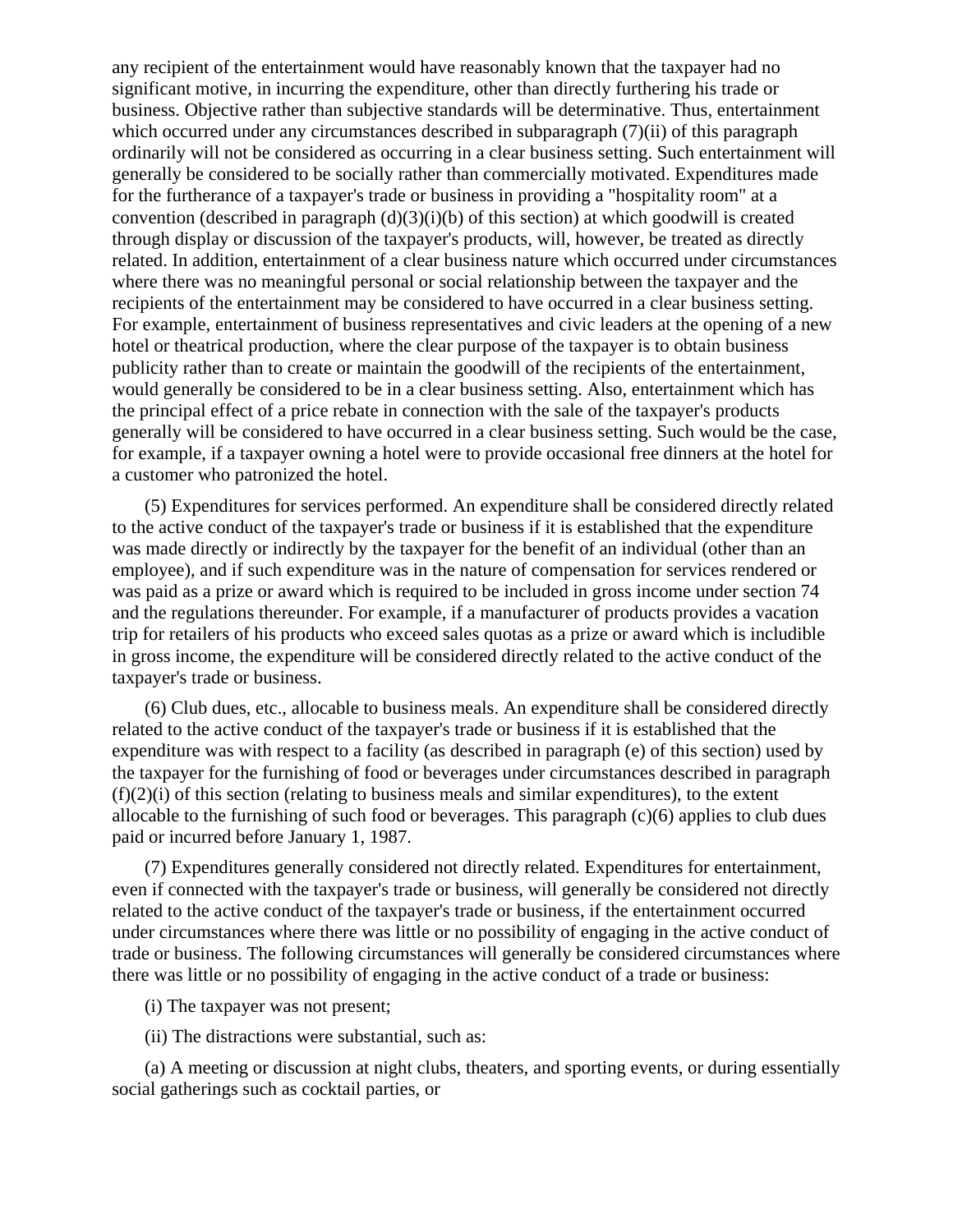(b) A meeting or discussion, if the taxpayer meets with a group which includes persons other than business associates, at places such as cocktail lounges, country clubs, golf and athletic clubs, or at vacation resorts.

 An expenditure for entertainment in any such case is considered not to be directly related to the active conduct of the taxpayer's trade or business unless the taxpayer clearly establishes to the contrary.

 (d) Associated entertainment -- (1) In general. Except as provided in paragraph (f) of this section (relating to business meals and other specific exceptions) and subparagraph (4) of this paragraph (relating to expenditures closely connected with directly related entertainment), any expenditure for entertainment which is not directly related to the active conduct of the taxpayer's trade or business will not be allowable as a deduction unless:

 (i) It was associated with the active conduct of trade or business as defined in subparagraph (2) of this paragraph, and

 (ii) The entertainment directly preceded or followed a substantial and bona fide business discussion as defined in subparagraph (3) of this paragraph.

 (2) Associated entertainment defined. Generally, any expenditure for entertainment, if it is otherwise allowable under Chapter 1 of the Code, shall be considered associated with the active conduct of the taxpayer's trade or business if the taxpayer establishes that he had a clear business purpose in making the expenditure, such as to obtain new business or to encourage the continuation of an existing business relationship. However, any portion of an expenditure allocable to a person who was not closely connected with a person who engaged in the substantial and bona fide business discussion (as defined in subparagraph (3) (i) of this paragraph) shall not be considered associated with the active conduct of the taxpayer's trade or business. The portion of an expenditure allocable to the spouse of a person who engaged in the discussion will, if it is otherwise allowable under chapter 1 of the Code, be considered associated with the active conduct of the taxpayer's trade or business.

 (3) Directly preceding or following a substantial and bona fide business discussion defined -- (i) Substantial and bona fide business discussion -- (a) In general. Whether any meeting, negotiation or discussion constitutes a "substantial and bona fide business discussion" within the meaning of this section depends upon the facts and circumstances of each case. It must be established, however, that the taxpayer actively engaged in a business meeting, negotiation, discussion, or other bona fide business transaction, other than entertainment, for the purpose of obtaining income or other specific trade or business benefit. In addition, it must be established that such a business meeting, negotiation, discussion, or transaction was substantial in relation to the entertainment. This requirement will be satisfied if the principal character or aspect of the combined entertainment and business activity was the active conduct of business. However, it is not necessary that more time be devoted to business than to entertainment to meet this requirement.

 (b) Meetings at conventions, etc. Any meeting officially scheduled in connection with a program at a convention or similar general assembly, or at a bona fide trade or business meeting sponsored and conducted by business or professional organizations, shall be considered to constitute a substantial and bona fide business discussion within the meaning of this section provided:

 (1) Expenses necessary to taxpayer's attendance. The expenses necessary to the attendance of the taxpayer at the convention, general assembly, or trade or business meeting, were ordinary and necessary within the meaning of section 162 or 212;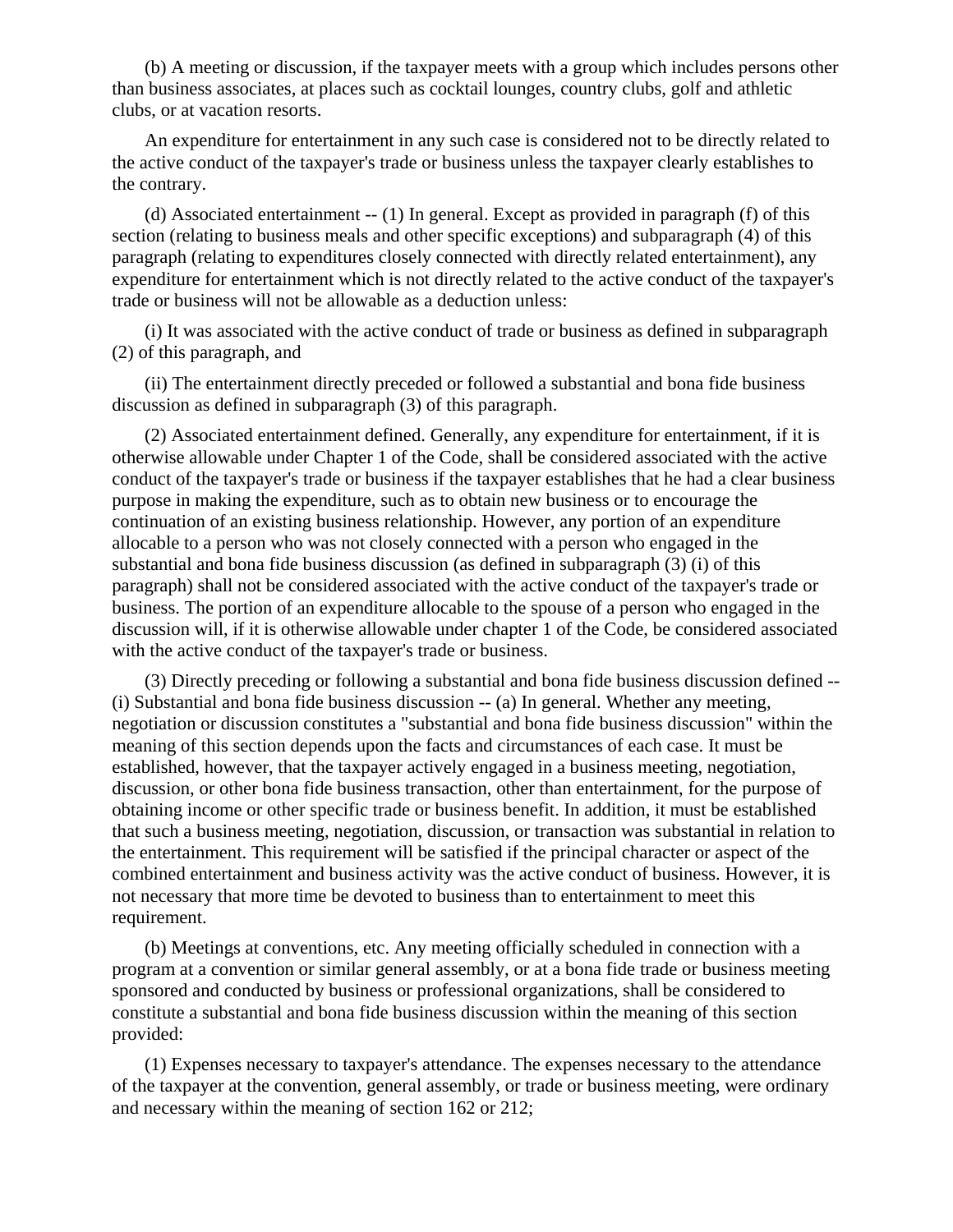(2) Convention program. The organization which sponsored the convention, or trade or business meeting had scheduled a program of business activities (including committee meetings or presentation of lectures, panel discussions, display of products, or other similar activities), and that such program was the principal activity of the convention, general assembly, or trade or business meeting.

 (ii) Directly preceding or following. Entertainment which occurs on the same day as a substantial and bona fide business discussion (as defined in subdivision (i) of this subparagraph) will be considered to directly precede or follow such discussion. If the entertainment and the business discussion do not occur on the same day, the facts and circumstances of each case are to be considered, including the place, date and duration of the business discussion, whether the taxpayer or his business associates are from out of town, and, if so, the date of arrival and departure, and the reasons the entertainment did not take place on the day of the business discussion. For example, if a group of business associates comes from out of town to the taxpayer's place of business to hold a substantial business discussion, the entertainment of such business guests and their wives on the evening prior to, or on the evening of the day following, the business discussion would generally be regarded as directly preceding or following such discussion.

 (4) Expenses closely connected with directly related entertainment. If any portion of an expenditure meets the requirements of paragraph (c)(3) of this section (relating to directly related entertainment in general), the remaining portion of the expenditure, if it is otherwise allowable under Chapter 1 of the Code, shall be considered associated with the active conduct of the taxpayer's trade or business to the extent allocable to a person or persons closely connected with a person referred to in paragraph (c)(3)(iv) of this section. The spouse of a person referred to in paragraph(c)(3)(iv) of this section will be considered closely connected to such a person for purposes of this subparagraph. Thus, if a taxpayer and his wife entertain a business customer and the customer's wife under circumstances where the entertainment of the customer is considered directly related to the active conduct of the taxpayer's trade or business (within the meaning of paragraph (c)(3) of this section) the portion of the expenditure allocable to both wives will be considered associated with the active conduct of the taxpayer's trade or business under this subparagraph.

 (e) Expenditures paid or incurred before January 1, 1979, with respect to entertainment facilities or before January 1, 1994, with respect to clubs -- (1) In general. Any expenditure paid or incurred before January 1, 1979, with respect to a facility, or paid or incurred before January 1, 1994, with respect to a club, used in connection with entertainment shall not be allowed as a deduction except to the extent it meets the requirements of paragraph  $(a)(2)(ii)$  of this section.

 (2) Facilities used in connection with entertainment -- (i) In general. Any item of personal or real property owned, rented, or used by a taxpayer shall (unless otherwise provided under the rules of subdivision (ii) of this subparagraph) be considered to constitute a facility used in connection with entertainment if it is used during the taxable year for, or in connection with, entertainment (as defined in paragraph (b)(1) of this section). Examples of facilities which might be used for, or in connection with, entertainment include yachts, hunting lodges, fishing camps, swimming pools, tennis courts, bowling alleys, automobiles, airplanes, apartments, hotel suites, and homes in vacation resorts.

 (ii) Facilities used incidentally for entertainment. A facility used only incidentally during a taxable year in connection with entertainment, if such use is insubstantial, will not be considered a "facility used in connection with entertainment" for purposes of this section or for purposes of the record keeping requirements of section 274(d). See § 1.274-5(c)(6)(iii).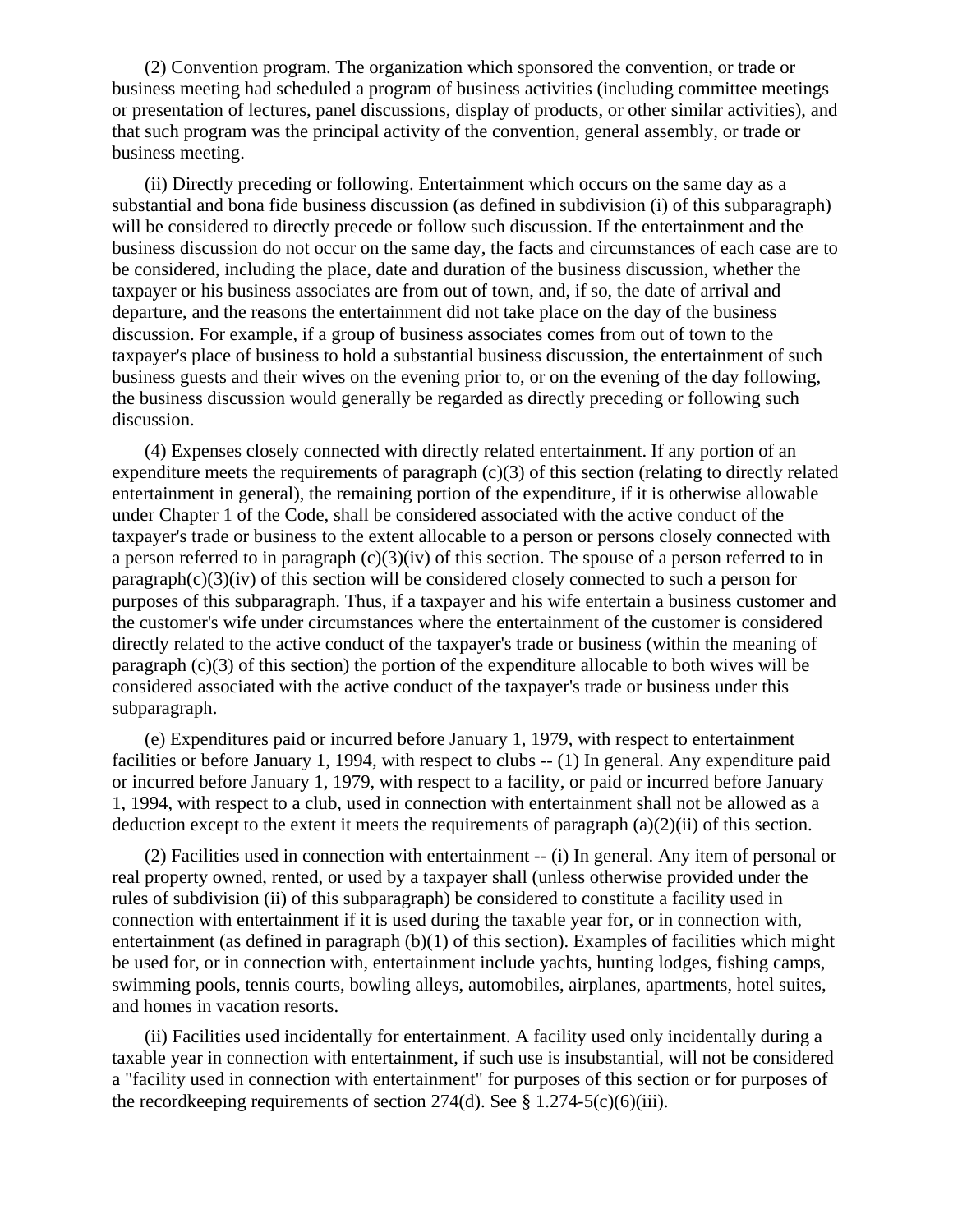(3) Expenditures with respect to a facility used in connection with entertainment -- (i) In general. The phrase "expenditures with respect to a facility used in connection with entertainment" includes depreciation and operating costs, such as rent and utility charges (for example, water or electricity), expenses for the maintenance, preservation or protection of a facility (for example, repairs, painting, insurance charges), and salaries or expenses for subsistence paid to caretakers or watchmen. In addition, the phrase includes losses realized on the sale or other disposition of a facility.

 (ii) Club dues -- (a) Club dues paid or incurred before January 1, 1994. Dues or fees paid before January 1, 1994, to any social, athletic, or sporting club or organization are considered expenditures with respect to a facility used in connection with entertainment. The purposes and activities of a club or organization, and not its name, determine its character. Generally, the phrasesocial, athletic, or sporting club or organization has the same meaning for purposes of this section as that phrase had in section 4241 and the regulations thereunder, relating to the excise tax on club dues, prior to the repeal of section 4241 by section 301 of Public Law 89-44. However, for purposes of this section only, clubs operated solely to provide lunches under circumstances of a type generally considered to be conducive to business discussion, within the meaning of paragraph  $(f)(2)(i)$  of this section, will not be considered social clubs.

(b) Club dues paid or incurred after December 31, 1993. See paragraph  $(a)(2)(iii)$  of this section with reference to the disallowance of deductions for club dues paid or incurred after December 31, 1993.

 (iii) Expenditures not with respect to a facility. The following expenditures shall not be considered to constitute expenditures with respect to a facility used in connection with entertainment:

 (a) Out of pocket expenditures. Expenses (exclusive of operating costs and other expenses referred to in subdivision (i) of this subparagraph) incurred at the time of an entertainment activity, even though in connection with the use of facility for entertainment purposes, such as expenses for food and beverages, or expenses for catering, or expenses for gasoline and fishing bait consumed on a fishing trip;

 (b) Non-entertainment expenditures. Expenses or items attributable to the use of a facility for other than entertainment purposes such as expenses for an automobile when not used for entertainment; and

 (c) Expenditures otherwise deductible. Expenses allowable as a deduction without regard to their connection with a taxpayer's trade or business such as taxes, interest, and casualty losses. The provisions of this subdivision shall be applied in the case of a taxpayer which is not an individual as if it were an individual. See also § 1.274-6.

 (iv) Cross reference. For other rules with respect to treatment of certain expenditures for entertainment-type facilities, see § 1.274-7.

 (4) Determination of primary use -- (i) In general. A facility used in connection with entertainment shall be considered as used primarily for the furtherance of the taxpayer's trade or business only if it is established that the primary use of the facility during the taxable year was for purposes considered ordinary and necessary within the meaning of sections 162 and 212 and the regulations thereunder. All of the facts and circumstances of each case shall be considered in determining the primary use of a facility. Generally, it is the actual use of the facility which establishes the deductibility of expenditures with respect to the facility; not its availability for use and not the taxpayer's principal purpose in acquiring the facility. Objective rather than subjective standards will be determinative. If membership entitles the member's entire family to use of a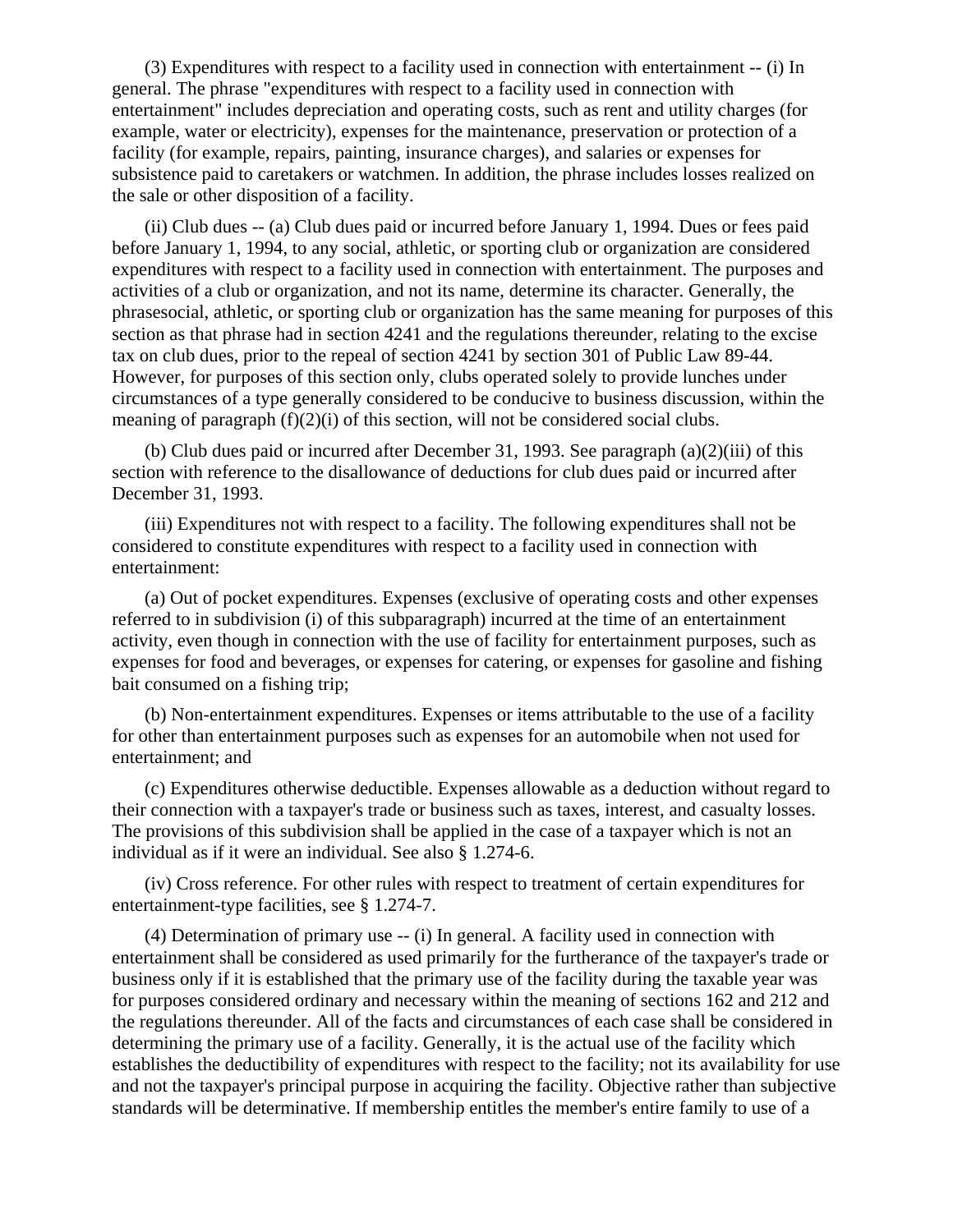facility, such as a country club, their use will be considered in determining whether business use of the facility exceeds personal use. The factors to be considered include the nature of each use, the frequency and duration of use for business purposes as compared with other purposes, and the amount of expenditures incurred during use for business compared with amount of expenditures incurred during use for other purposes. No single standard of comparison, or quantitative measurement, as to the significance of any such factor, however, is necessarily appropriate for all classes or types of facilities. For example, an appropriate standard for determining the primary use of a country club during a taxable year will not necessarily be appropriate for determining the primary use of an airplane. However, a taxpayer shall be deemed to have established that a facility was used primarily for the furtherance of his trade or business if he establishes such primary use in accordance with subdivision (ii) or (iii) of this subparagraph. Subdivisions (ii) and (iii) of this subparagraph shall not preclude a taxpayer from otherwise establishing the primary use of a facility under the general provisions of this subdivision.

 (ii) Certain transportation facilities. A taxpayer shall be deemed to have established that a facility of a type described in this subdivision was used primarily for the furtherance of his trade or business if:

 (a) Automobiles. In the case of an automobile, the taxpayer establishes that more than 50 percent of mileage driven during the taxable year was in connection with travel considered to be ordinary and necessary within the meaning of section 162 or 212 and the regulations thereunder.

 (b) Airplanes. In the case of an airplane, the taxpayer establishes that more than 50 percent of hours flown during the taxable year was in connection with travel considered to be ordinary and necessary within the meaning of section 162 or 212 and the regulations thereunder.

(iii) Entertainment facilities in general. A taxpayer shall be deemed to have established that:

 (a) A facility used in connection with entertainment, such as a yacht or other pleasure boat, hunting lodge, fishing camp, summer home or vacation cottage, hotel suite, country club, golf club or similar social, athletic, or sporting club or organization, bowling alley, tennis court, or swimming pool, or,

(b) A facility for employees not falling within the scope of section  $274(e)$  (2) or (5)

 was used primarily for the furtherance of his trade or business if he establishes that more than 50 percent of the total calendar days of use of the facility by, or under authority of, the taxpayer during the taxable year were days of business use. Any use of a facility (of a type described in this subdivision) during one calendar day shall be considered to constitute a "day of business use" if the primary use of the facility on such day was ordinary and necessary within the meaning of section 162 or 212 and the regulations thereunder. For the purposes of this subdivision, a facility shall be deemed to have been primarily used for such pruposes on any one calendar day if the facility was used for the conduct of a substantial and bona fide business discussion (as defined in paragraph  $(d)(3)(i)$  of this section) notwithstanding that the facility may also have been used on the same day for personal or family use by the taxpayer or any member of the taxpayer's family not involving entertainment of others by, or under the authority of, the taxpayer.

 (f) Specific exceptions to application of this section -- (1) In general. The provisions of paragraphs (a) through (e) of this section (imposing limitations on deductions for entertainment expenses) are not applicable in the case of expenditures set forth in subparagraph (2) of this paragraph. Such expenditures are deductible to the extent allowable under chapter 1 of the Code. This paragraph shall not be construed to affect the allowability or nonallowability of a deduction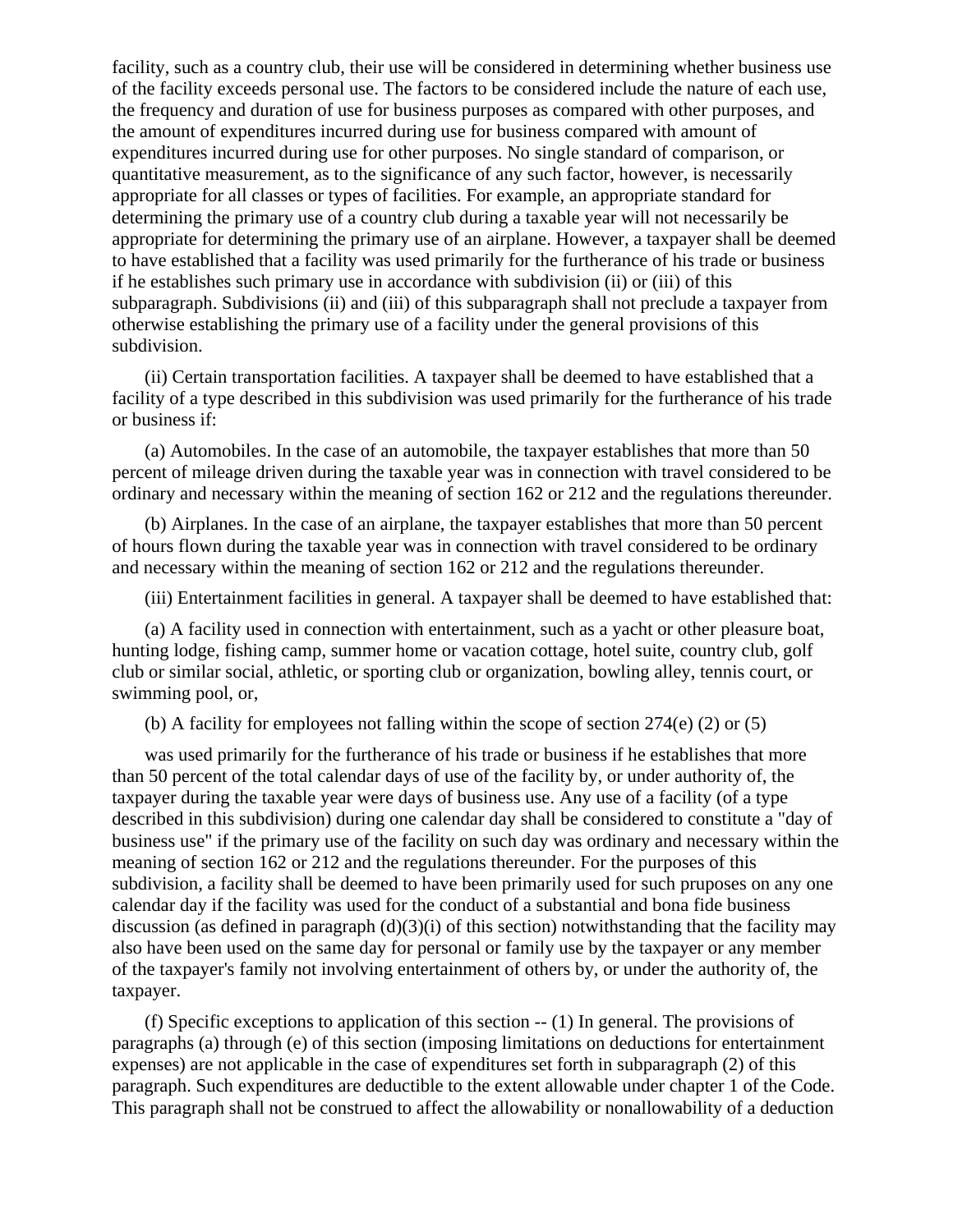under section 162 or 212 and the regulations thereunder. The fact that an expenditure is not covered by a specific exception provided for in this paragraph shall not be determinative of the allowability or nonallowability of the expenditure under paragraphs (a) through (e) of this section. Expenditures described in subparagraph (2) of this paragraph are subject to the substantiation requirements of section 274(d) to the extent provided in § 1.274-5.

 (2) Exceptions. The expenditures referred to in subparagraph (1) of this paragraph are set forth in subdivisions (i) through (ix) of this subparagraph.

 (i) Business meals and similar expenditures paid or incurred before January 1, 1987 -- (a) In general. Any expenditure for food or beverages furnished to an individual under circumstances of a type generally considered conducive to business discussion (taking into account the surroundings in which furnished, the taxpayer's trade, business, or income-producing activity, and the relationship to such trade, business or activity of the persons to whom the food or beverages are furnished) is not subject to the limitations on allowability of deductions provided for in paragraphs (a) through (e) of this section. There is no requirement that business actually be discussed for this exception to apply.

 (b) Surroundings. The surroundings in which the food or beverages are furnished must be such as would provide an atmosphere where there are no substantial distractions to discussion. This exception applies primarily to expenditures for meals and beverages served during the course of a breakfast, lunch or dinner meeting of the taxpayer and his business associates at a restaurant, hotel dining room, eating club or similar place not involving distracting influences such as a floor show. This exception also applies to expenditures for beverages served apart from meals if the expenditure is incurred in surroundings similarly conducive to business discussion, such as an expenditure for beverages served during the meeting of the taxpayer and his business associates at a cocktail lounge or hotel bar not involving distracting influences such as a floor show. This exception may also apply to expenditures for meals or beverages served in the taxpayer's residence on a clear showing that the expenditure was commercially rather than socially motivated. However, this exception, generally, is not applicable to any expenditure for meals or beverages furnished in circumstances where there are major distractions not conducive to business discussion, such as at night clubs, sporting events, large cocktail parties, sizeable social gatherings, or other major distracting influences.

 (c) Taxpayer's trade or business and relationship of persons entertained. The taxpayer's trade, business, or income-producing activity and the relationship of the persons to whom the food or beverages are served to such trade, business or activity must be such as will reasonably indicate that the food or beverages were furnished for the primary purpose of furthering the taxpayer's trade or business and did not primarily serve a social or personal purpose. Such a business purpose would be indicated, for example, if a salesman employed by a manufacturing supply company meets for lunch during a normal business day with a purchasing agent for a manufacturer which is a prospective customer. Such a purpose would also be indicated if a life insurance agent meets for lunch during a normal business day with a client.

 (d) Business programs. Expenditures for business luncheons or dinners which are part of a business program, or banquets officially sponsored by business or professional associations, will be regarded as expenditures to which the exception of this subdivision (i) applies. In the case of such a business luncheon or dinner it is not always necessary that the taxpayer attend the luncheon or dinner himself. For example, if a dental equipment supplier purchased a table at a dental association banquet for dentists who are actual or prospective customers for his equipment, the cost of the table would not be disallowed under this section. See also paragraph (c)(4) of this section relating to expenditures made in a clear business setting.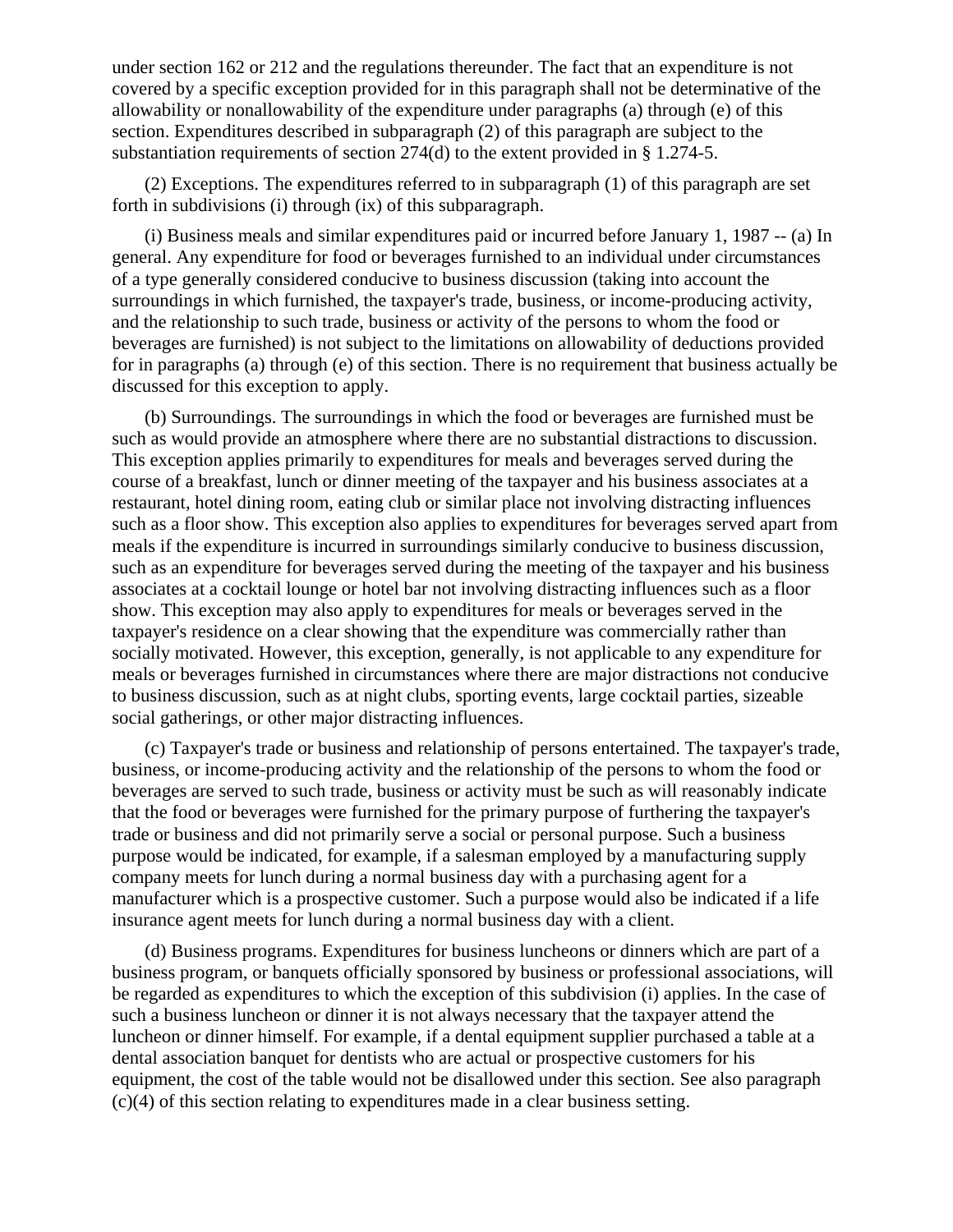(ii) Food and beverages for employees. Any expenditure by a taxpayer for food and beverages (or for use of a facility in connection therewith) furnished on the taxpayer's business premises primarily for his employees is not subject to the limitations on allowability of deductions provided for in paragraphs (a) through (e) of this section. This exception applies not only to expenditures for food or beverages furnished in a typical company cafeteria or an executive dining room, but also to expenditures with respect to the operation of such facilities. This exception applies even though guests are occasionally served in the cafeteria or dining room.

 (iii) Certain entertainment and travel expenses treated as compensation -- (A) In general. Any expenditure by a taxpayer for entertainment (or for use of a facility in connection therewith) or for travel described in section 274(m)(3), if an employee is the recipient of the entertainment or travel, is not subject to the limitations on allowability of deductions provided for in paragraphs (a) through (e) of this section to the extent that the expenditure is treated by the taxpayer --

 (1) On the taxpayer's income tax return as originally filed, as compensation paid to the employee; and

 (2) As wages to the employee for purposes of withholding under chapter 24 (relating to collection of income tax at source on wages).

 (B) Expenses includible in income of persons who are not employees. Any expenditure by a taxpayer for entertainment (or for use of a facility in connection therewith), or for travel described in section 274(m)(3), is not subject to the limitations on allowability of deductions provided for in paragraphs (a) through (e) of this section to the extent the expenditure is includible in gross income as compensation for services rendered, or as a prize or award under section 74, by a recipient of the expenditure who is not an employee of the taxpayer. The preceding sentence shall not apply to any amount paid or incurred by the taxpayer if such amount is required to be included (or would be so required except that the amount is less that \$ 600) in any information return filed by such taxpayer under part III of subchapter A of chapter 61 and is not so included. See section 274(e)(9).

(C) Example. The following example illustrates the provisions this paragraph (f):

 Example. If an employer rewards the employee (and the employee's spouse) with an expense paid vacation trip, the expense is deductible by the employer (if otherwise allowable under section 162 and the regulations thereunder) to the extent the employer treats the expenses as compensation and as wages. On the other hand, if a taxpayer owns a yacht which the taxpayer uses for the entertainment of business customers, the portion of salary paid to employee members of the crew which is allocable to use of the yacht for entertainment purposes (even though treated on the taxpayer's tax return as compensation and treated as wages for withholding tax purposes) would not come within this exception since the members of the crew were not recipients of the entertainment. If an expenditure of a type described in this subdivision properly constitutes a dividend paid to a shareholder or if it constitutes unreasonable compensation paid to an employee, nothing in this exception prevents disallowance of the expenditure to the taxpayer under other provisions of the Internal Revenue Code.

 (iv) Reimbursed entertainment expenses -- (a) Introductory. In the case of any expenditure for entertainment paid or incurred by one person in connection with the performance by him of services for another person (whether or not such other person is an employer) under a reimbursement or other expense allowance arrangement, the limitations on allowability of deductions provided for in paragraphs (a) through (e) of this section shall be applied only once, either (1) to the person who makes the expenditure or (2) to the person who actually bears the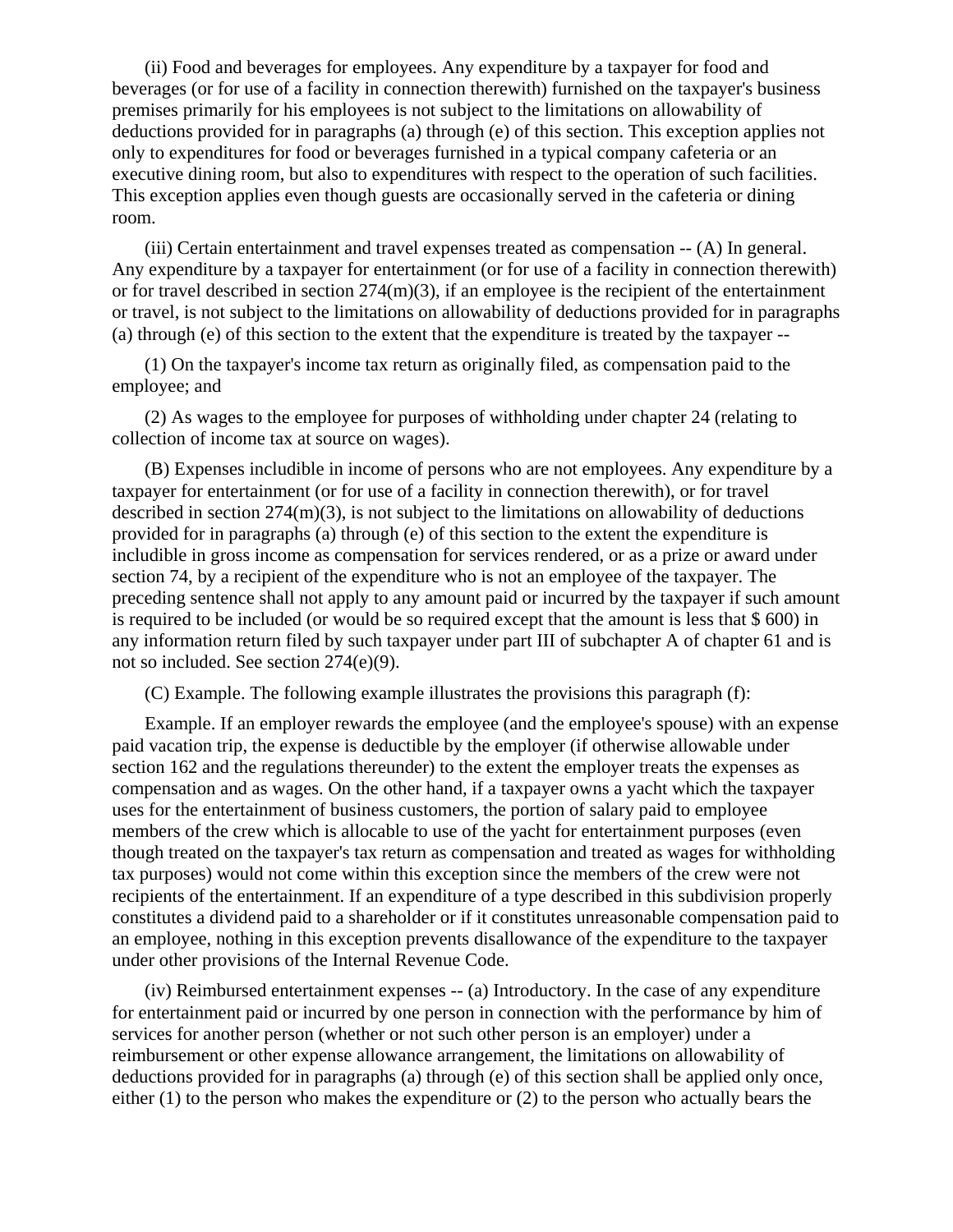expense, but not to both. For purposes of this subdivision (iv), the term "reimbursement or other expense allowance arrangement" has the same meaning as it has in section 62(2)(A), but without regard to whether the taxpayer is the employee of a person for whom services are performed. If an expenditure of a type described in this subdivision properly constitutes a dividend paid to a shareholder, unreasonable compensation paid to an employee, or a personal, living or family expense, nothing in this exception prevents disallowance of the expenditure to the taxpayer under other provisions of the Code.

 (b) Reimbursement arrangements between employee and employer. In the case of an expenditure for entertainment paid or incurred by an employee under a reimbursement or other expense allowance arrangement with his employer, the limitations on deductions provided for in paragraphs (a) through (e) of this section shall not apply:

 (1) Employees. To the employee except to the extent his employer has treated the expenditure on the employer's income tax return as originally filed as compensation paid to the employee and as wages to such employee for purposes of withholding under Chapter 24 (relating to collection of income tax at source on wages).

 (2) Employers. To the employer to the extent he has treated the expenditure as compensation and wages paid to an employee in the manner provided in (b)(1) of this subdivision.

 (c) Reimbursement arrangements between independent contractors and clients or customers. In the case of an expenditure for entertainment paid or incurred by one person (hereinafter termed "independent contractor") under a reimbursement or other expense allowance arrangement with another person other than an employer (hereinafter termed "client or customer"), the limitations on deductions provided for in paragraphs (a) through (e) of this section shall not apply:

 (1) Independent contractors. To the independent contractor to the extent he accounts to his client or customer within the meaning of section  $274(d)$  and the regulations thereunder. See § 1.274-5.

 (2) Clients or customers. To the client or customer if the expenditure is disallowed to the independent contractor under paragraphs (a) through (e) of this section.

 (v) Recreational expenses for employees generally. Any expenditure by a taxpayer for a recreational, social, or similar activity (or for use of a facility in connection therewith), primarily for the benefit of his employees generally, is not subject to the limitations on allowability of deductions provided for in paragraphs (a) through (e) of this section. This exception applies only to expenditures made primarily for the benefit of employees of the taxpayer other than employees who are officers, shareholders on other owners who own a 10-percent or greater interest in the business, or other highly compensated employees. For purposes of the preceding sentence, an employee shall be treated as owning any interest owned by a member of his family (within the meaning of section  $267(c)(4)$  and the regulations thereunder). Ordinarily, this exception applies to usual employee benefit programs such as expenses of a taxpayer (a) in holding Christmas parties, annual picnics, or summer outings, for his employees generally, or (b) of maintaining a swimming pool, baseball diamond, bowling alley, or golf course available to his employees generally. Any expenditure for an activity which is made under circumstances which discriminate in favor of employees who are officers, shareholders or other owners, or highly compensated employees shall not be considered made primarily for the benefit of employees generally. On the other hand, an expenditure for an activity will not be considered outside of this exception merely because, due to the large number of employees involved, the activity is intended to benefit only a limited number of such employees at one time, provided the activity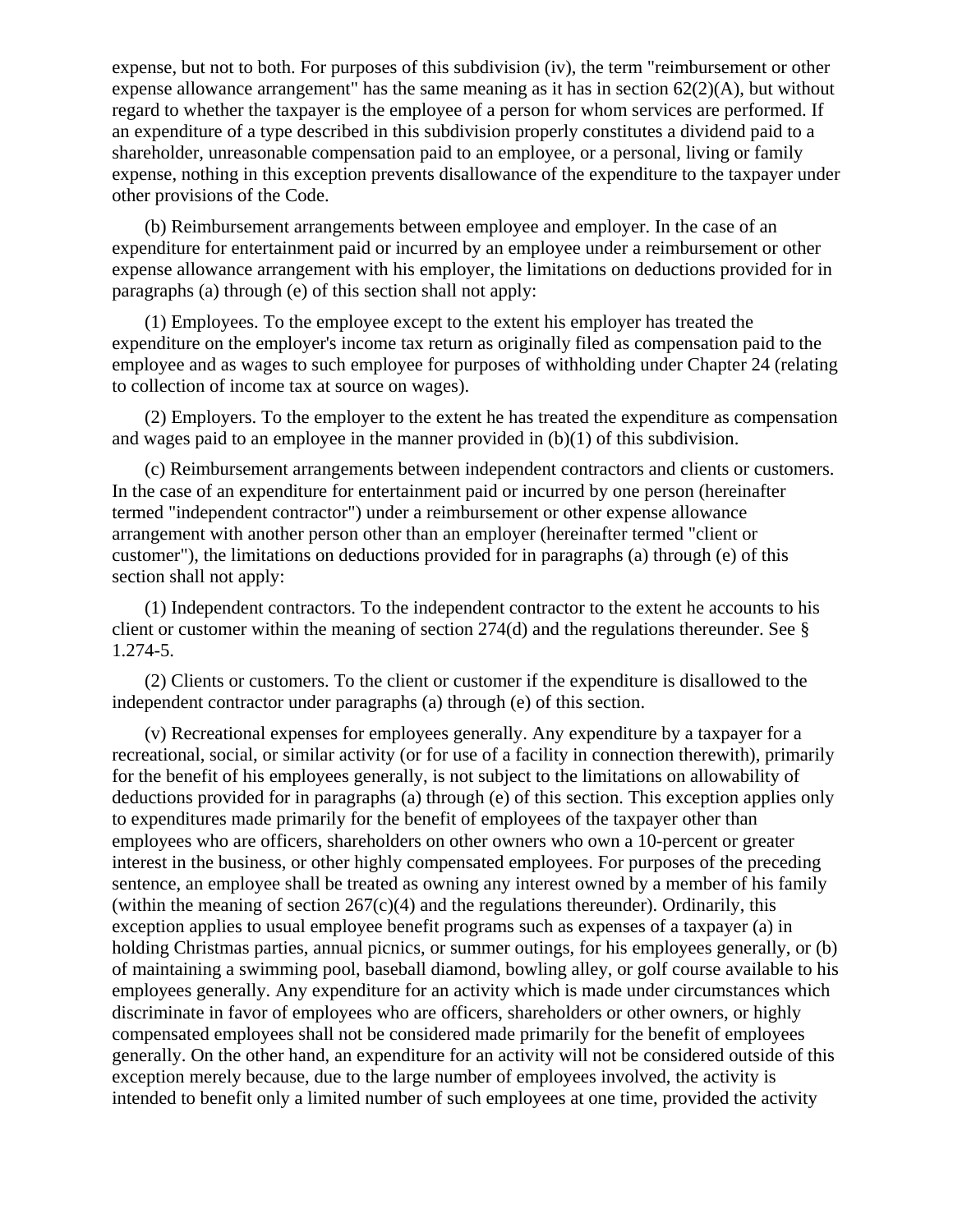does not discriminate in favor of officers, shareholders, other owners, or highly compensated employees.

 (vi) Employee, stockholder, etc., business meetings. Any expenditure by a taxpayer for entertainment which is directly related to bona fide business meetings of the taxpayer's employees, stockholders, agents, or directors held principally for discussion of trade or business is not subject to the limitations on allowability of deductions provided for in paragraphs (a) through (e) of this section. For purposes of this exception, a partnership is to be considered a taxpayer and a member of a partnership is to be considered an agent. For example, an expenditure by a taxpayer to furnish refreshments to his employees at a bona fide meeting, sponsored by the taxpayer for the principal purpose of instructing them with respect to a new procedure for conducting his business, would be within the provisions of this exception. A similar expenditure made at a bona fide meeting of stockholders of the taxpayer for the election of directors and discussion of corporate affairs would also be within the provisions of this exception. While this exception will apply to bona fide business meetings even though some social activities are provided, it will not apply to meetings which are primarily for social or nonbusiness purposes rather than for the transaction of the taxpayer's business. A meeting under circumstances where there was little or no possibility of engaging in the active conduct of trade or business (as described in paragraph (c)(7) of this section) generally will not be considered a business meeting for purposes of this subdivision. This exception will not apply to a meeting or convention of employees or agents, or similar meeting for directors, partners or others for the principal purpose of rewarding them for their services to the taxpayer. However, such a meeting or convention of employees might come within the scope of subdivisions (iii) or (v) of this subparagraph.

 (vii) Meetings of business leagues, etc. Any expenditure for entertainment directly related and necessary to attendance at bona fide business meetings or conventions of organizations exempt from taxation under section  $501(c)(6)$  of the Code, such as business leagues, chambers of commerce, real estate boards, boards of trade, and certain professional associations, is not subject to the limitations on allowability of deductions provided in paragraphs (a) through (e) of this section.

 (viii) Items available to the public. Any expenditure by a taxpayer for entertainment (or for a facility in connection therewith) to the extent the entertainment is made available to the general public is not subject to the limitations on allowability of deductions provided for in paragraphs (a) through (e) of this section. Expenditures for entertainment of the general public by means of television, radio, newspapers and the like, will come within this exception, as will expenditures for distributing samples to the general public. Similarly, expenditures for maintaining private parks, golf courses and similar facilities, to the extent that they are available for public use, will come within this exception. For example, if a corporation maintains a swimming pool which it makes available for a period of time each week to children participating in a local public recreational program, the portion of the expense relating to such public use of the pool will come within this exception.

 (ix) Entertainment sold to customers. Any expenditure by a taxpayer for entertainment (or for use of a facility in connection therewith) to the extent the entertainment is sold to customers in a bona fide transaction for an adequate and full consideration in money or money's worth is not subject to the limitations on allowability of deductions provided for in paragraphs (a) through (e) of this section. Thus, the cost of producing night club entertainment (such as salaries paid to employees of night clubs and amounts paid to performers) for sale to customers or the cost of operating a pleasure cruise ship as a business will come within this exception.